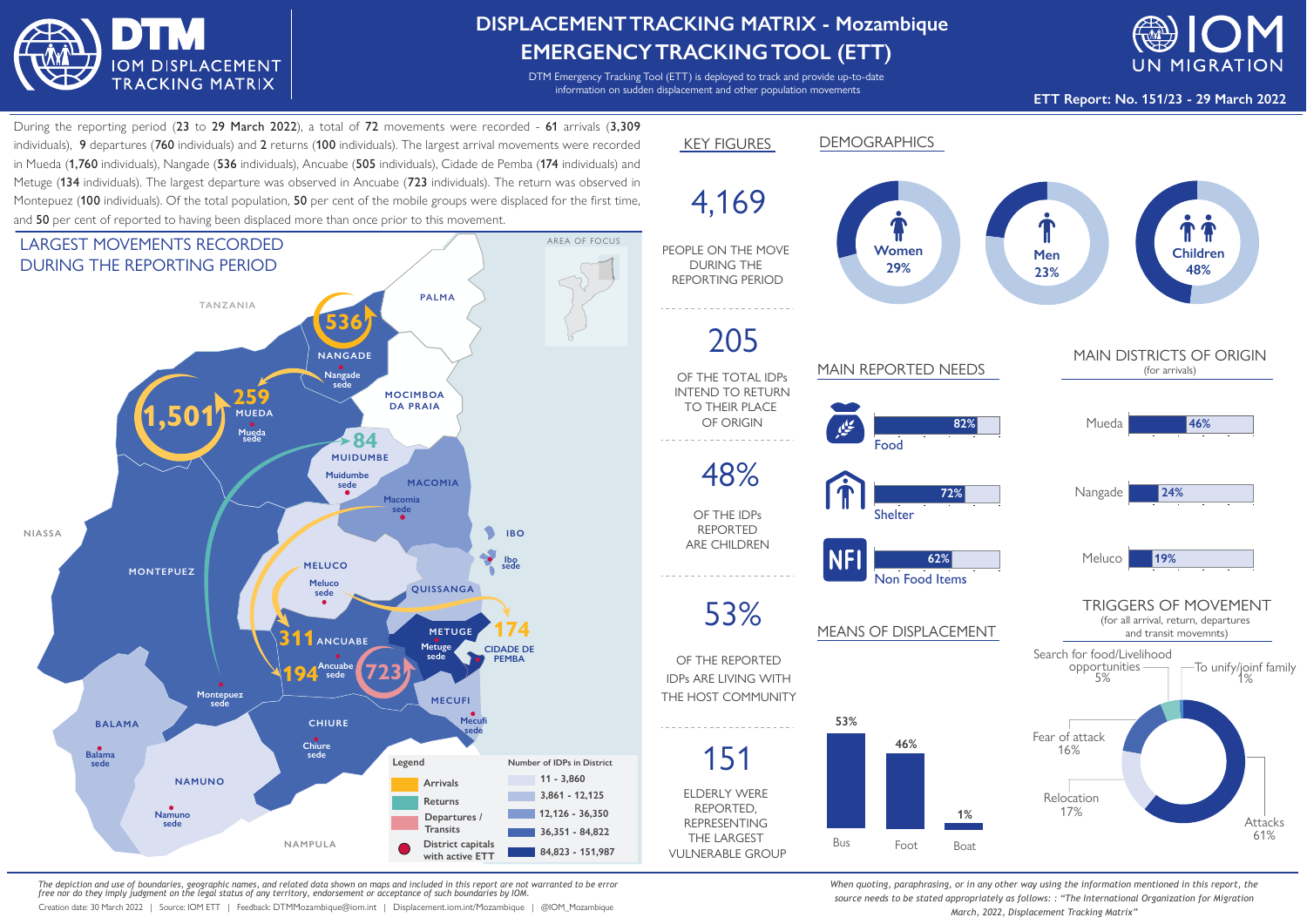

SUPPORTED BY:

G

**USAID** 

**Irish Aid** 

Rialtas na hÉireann<br>Government of Ireland





**Website : https://displacement.iom.int/mozambique** Feedback: DTMMozambique@iom.int @IOM\_Mozambique Humanitarian Aid<br>and Civil Protection

**When quoting, paraphrasing, or in any other way using the information mentioned in this report, the source needs to be stated appropriately as follows:"The International Organization for Migration, March, 2022, Displacement Tracking Matrix"**